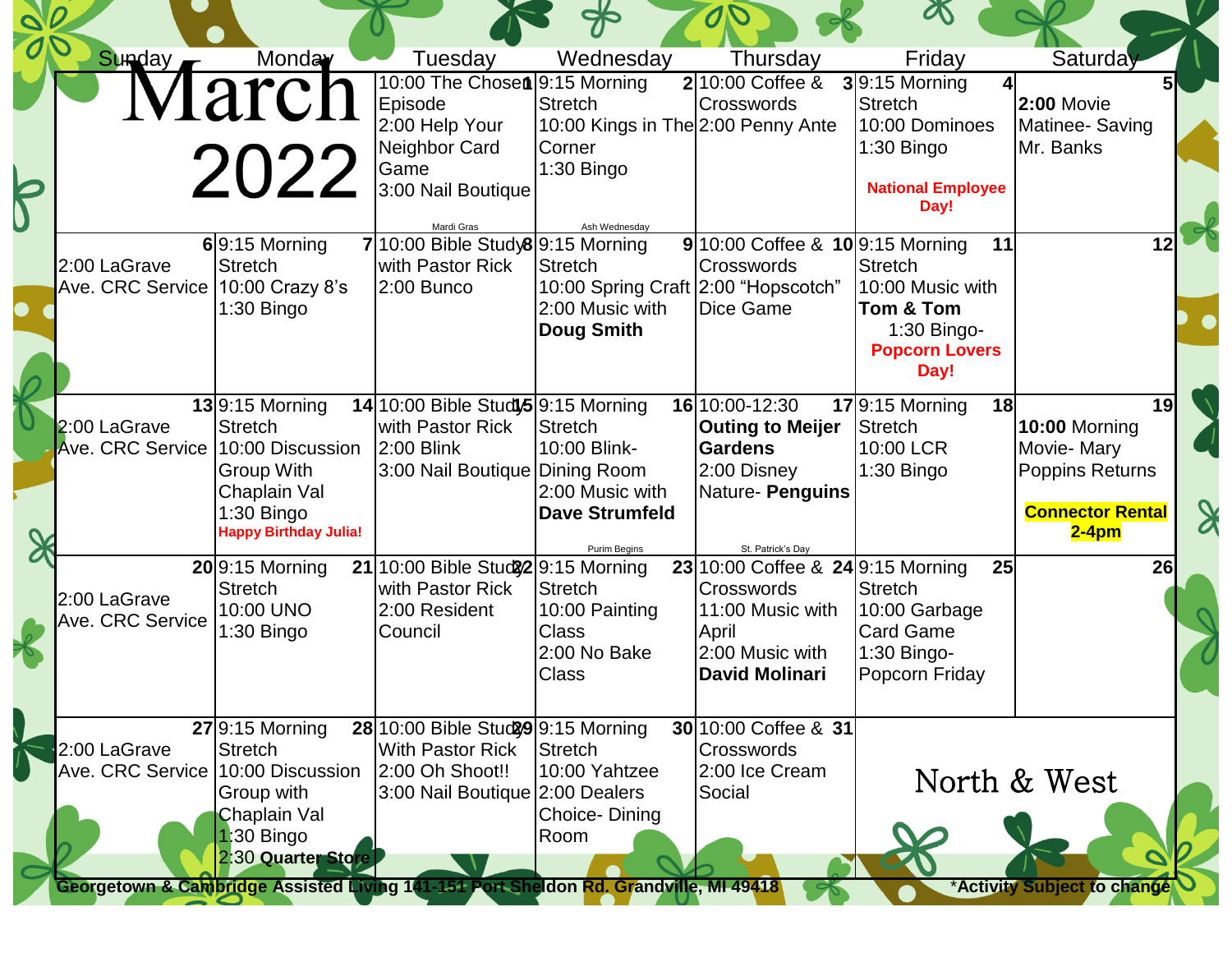|                         | Sunday                                  | Monday                               | Tuesday                                              | Wednesday                                                                            | Thursday                                         | Friday                                                                                                | <b>Saturday</b>                        |  |
|-------------------------|-----------------------------------------|--------------------------------------|------------------------------------------------------|--------------------------------------------------------------------------------------|--------------------------------------------------|-------------------------------------------------------------------------------------------------------|----------------------------------------|--|
|                         |                                         |                                      | Singing                                              | 9:15 Bible Study $\frac{3}{2}$ 9:15 Balloon Bop 2 10:00 Music                        | <b>Therapy with April</b>                        | $3 9:15$ Balloon Bop 4                                                                                |                                        |  |
|                         |                                         | March                                | 1:15 Bingo                                           | 1:15 Nail Boutique                                                                   | 1:15 Movie                                       | $1:15$ Bingo                                                                                          |                                        |  |
|                         |                                         | 2022                                 | 2:30- Coffee Time<br>Mardi Gras                      | 2:30 Coffee Time                                                                     | Matinee                                          | 2:30 Coffee Time                                                                                      |                                        |  |
| 5                       |                                         | $6$  9:15 Corn Hole                  |                                                      | Ash Wednesdav<br>79:15 Bible Study 89:15 Balloon Bop 910:00 Music                    |                                                  | 10 9:00 Balloon Bop 11                                                                                |                                        |  |
|                         | 2:00 LaGrave                            | 1:15 Racket                          | Singing                                              | 2:00 Music with                                                                      | <b>Therapy with April</b>                        | 10:00 Music with Tom                                                                                  |                                        |  |
| $\bullet$               | Ave. CRC Service Balloon                |                                      | $1:15$ Bingo                                         | Doug Smith                                                                           | 1:15 No Bake<br><b>Class</b>                     | & Tom<br>1:15 Bingo                                                                                   |                                        |  |
|                         |                                         | 2:30 Coffee Time                     | 2:30 Coffee Time                                     | 3:00 Coffee Time                                                                     |                                                  | <b>National Popcorn</b><br><b>Lovers Day!</b>                                                         |                                        |  |
|                         |                                         | 139:15 Ski Ball                      | Singing                                              |                                                                                      | <b>Meijer Gardens</b>                            | 14 9:15 Bible Study & 5 9:15 Balloon Bon 6 10:00 Outing to 17 9:15 Balloon Bon 8                      | 19                                     |  |
|                         | 2:00 LaGrave<br><b>Ave. CRC Service</b> | 1:15 Parachute<br>Fun                | 1:15 Bingo                                           | 2:00 Music with<br>Dave Strumfeld                                                    | <b>OR</b><br>Music with April                    | $1:15$ Bingo                                                                                          | <b>Happy Birthday</b><br><b>Bruce!</b> |  |
|                         |                                         | 2:30 Coffee Time                     | 2:30- Coffee Time<br><b>Happy Birthday</b><br>Hazel! | 3:00 Coffee Time<br>Purim Begins                                                     | 2:30 Coffee Time<br>St. Patrick's Day            | 2:30 Coffee Time                                                                                      |                                        |  |
|                         |                                         |                                      | Singing                                              |                                                                                      | April                                            | 20 9:15 Floor Bowliag 9:15 Bible Study 22 9:15 Balloon Bon 23 10:00 Music with 24 9:15 Balloon Bon 25 | 26                                     |  |
|                         | 2:00 LaGrave<br>Ave. CRC Service Around | 1:15 Clowning                        | 1:15 Bingo                                           | 1:15 Arts & Crafts                                                                   | 1:15 Nail Boutique                               | $1:15$ Bingo                                                                                          |                                        |  |
| $\overline{\mathbf{X}}$ |                                         | 2:30 Coffee Time   2:30- Coffee Time |                                                      | 2:30 Coffee Time                                                                     | 2:30 Coffee Time<br><b>Happy Birthday</b>        | 2:30 Coffee Time                                                                                      |                                        |  |
|                         |                                         |                                      |                                                      |                                                                                      | Ericka!                                          | Popcorn Friday                                                                                        |                                        |  |
|                         |                                         | 27 9:15 Ski Ball                     | Singing                                              | 28 9:15 Bible Study 29 9:15 Balloon Bop 0 10:00 Music with 31                        | April                                            |                                                                                                       |                                        |  |
|                         | 2:00 LaGrave<br>Ave. CRC Service  Fun   | 1:15 Hula Hoop                       | $1:15$ Bingo                                         | 1:15 Nail Boutique                                                                   | 1:15 Resident                                    |                                                                                                       | <b>EAST</b>                            |  |
|                         |                                         | 2:30 Coffee Time                     | 2:30- Coffee Time                                    | 2:30 Coffee Time                                                                     | <b>Birthday Party/Ice</b><br><b>Cream Social</b> |                                                                                                       |                                        |  |
|                         |                                         |                                      |                                                      | Georgetown & Cambridge Assisted Living 141-151 Port Sheldon Rd. Grandville, MI 49418 |                                                  |                                                                                                       | *Activity Subject to change            |  |